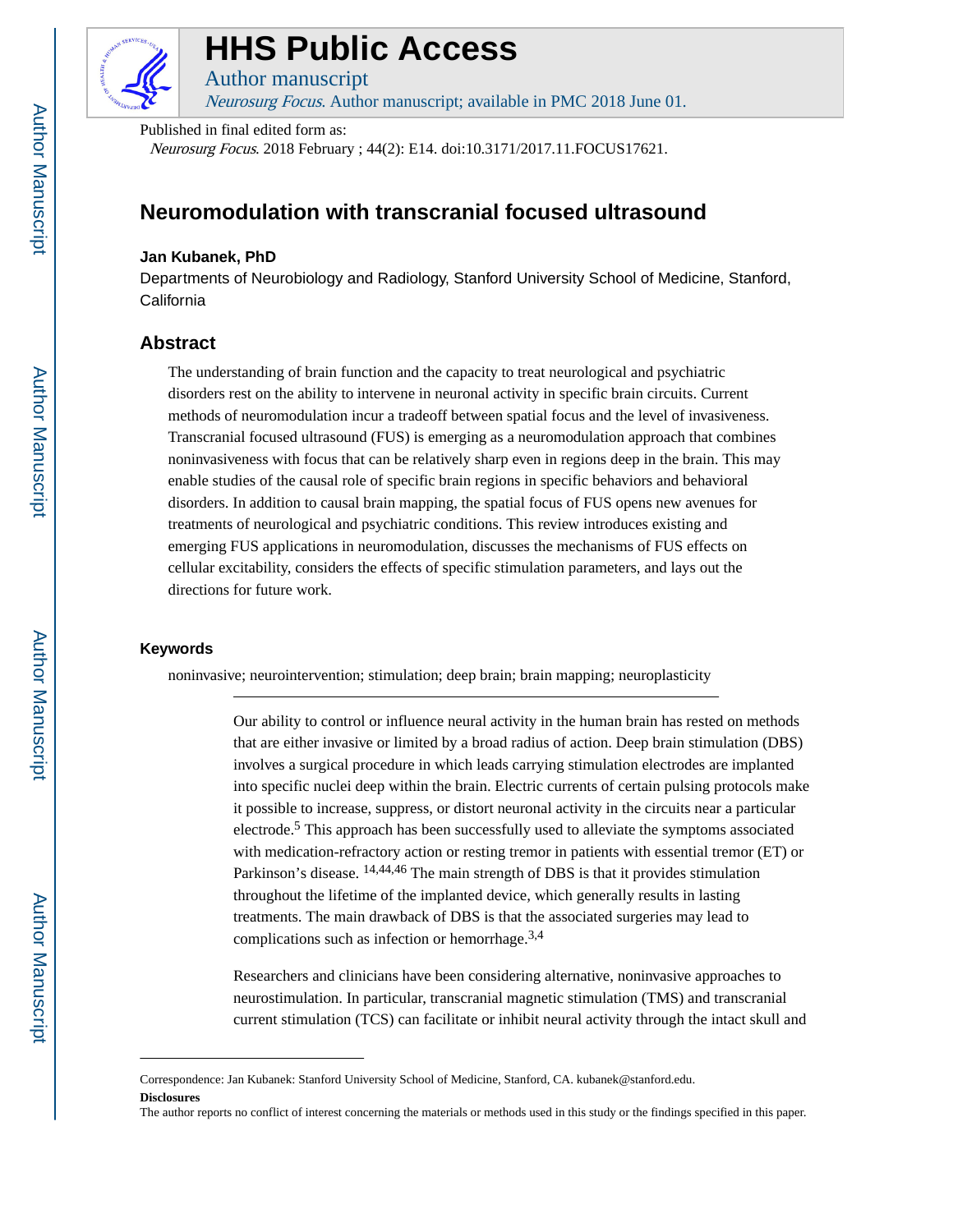skin. Using TMS, a brief pulse or a burst of magnetic energy applied to motor cortex can evoke instantaneous movement.<sup>45</sup> This approach can be used to alter or probe the function of corticospinal pathways.37 Moreover, T MS application in hour-long sessions over multiple days can improve the condition of patients suffering from major depressive disorder. <sup>28,36</sup> TCS can also alter corticospinal excitability, but unlike TMS, it does not elicit action potentials.23,43 The main prospects for TCS lie in its repeated application using specific stimulation protocols. This is a topic of active investigation. Both TMS and TCS suffer from a common drawback—a broad radius of action (on the order of centimeters). This limitation is particularly pronounced in deep brain applications. The spatial constraint derives from the fact—captured by Maxwell's equations—that purely magnetic or electric fields cannot attain a maximum outside of their sources. To improve focus at depth, researchers have attempted to superimpose magnetic or electric fields by using multiple sources.7,20 However, a tightening of focus in a central region accompanies a deterioration in regions surrounding the ancillary sources. Thus, noninvasive and targeted stimulation of specific nuclei or pathways deep in the brain has remained elusive.

## **Transcranial Focused Ultrasound**

Transcranial focused ultrasound (FUS) is a novel neuromodulation approach that combines noninvasiveness and sharp spatial focus.<sup>12,41</sup> As its basis, ultrasound comprises a pressure wave of frequencies above the audible range. As a propagating wave, ultrasound can penetrate biological tissues including the skull, and its energy can be concentrated into a small, circumscribed region. The diameter of the stimulated volume is typically several millimeters for applications through the human skull, $18$  and can attain approximately 100  $\mu$ m in soft-tissue applications. <sup>39</sup> FUS can excite or inhibit cellular activity, depending on specific stimulation parameters.<sup>47</sup> FUS can cause a transient increase in firing rates in motor cortex and in the retina with short latency,  $39,55$  and thus has a direct capability to influence cellular discharge. It has been hypothesized that these effects are mediated by ion channels that can detect changes in membrane stretch following a propagating pressure wave. 30,31,49,57,58 Other mechanisms may also be at play; this topic is discussed in more detail below. Besides transient effects, FUS applied for a substantial time period (> 10 seconds) can induce long-term changes in neural activity of the stimulated circuits.<sup>8,59</sup> The mechanisms underlying such lasting effects are not understood. In addition to its intrinsic neurostimulatory potential, the effects of FUS can be enhanced or further controlled using nanoparticles that contain a specific neuromodulatory drug of interest. Upon FUS impact, the nanoparticles circulating in the bloodstream release their drug load specifically at the site of the FUS target.<sup>1</sup> Using propofol as the neuroactive substance, one can, for instance, strongly inhibit the activity in specific brain circuits in a relatively noninvasive manner.

The combination of noninvasiveness, depth penetration, and spatial focus of neuromodulatory FUS can be harnessed in a variety of applications. The transient and longterm modes of operation invite applications in causal brain mapping and treatments based on neuroplasticity, respectively. To study the causal involvement of a brain region in a behavior or a behavioral disorder, a researcher or a clinician delivers a brief, low-intensity stimulation pulse into the region of interest, and measures the effect on the behavior of interest. Until now, such causal inference could only be performed in cortical regions using TMS and at a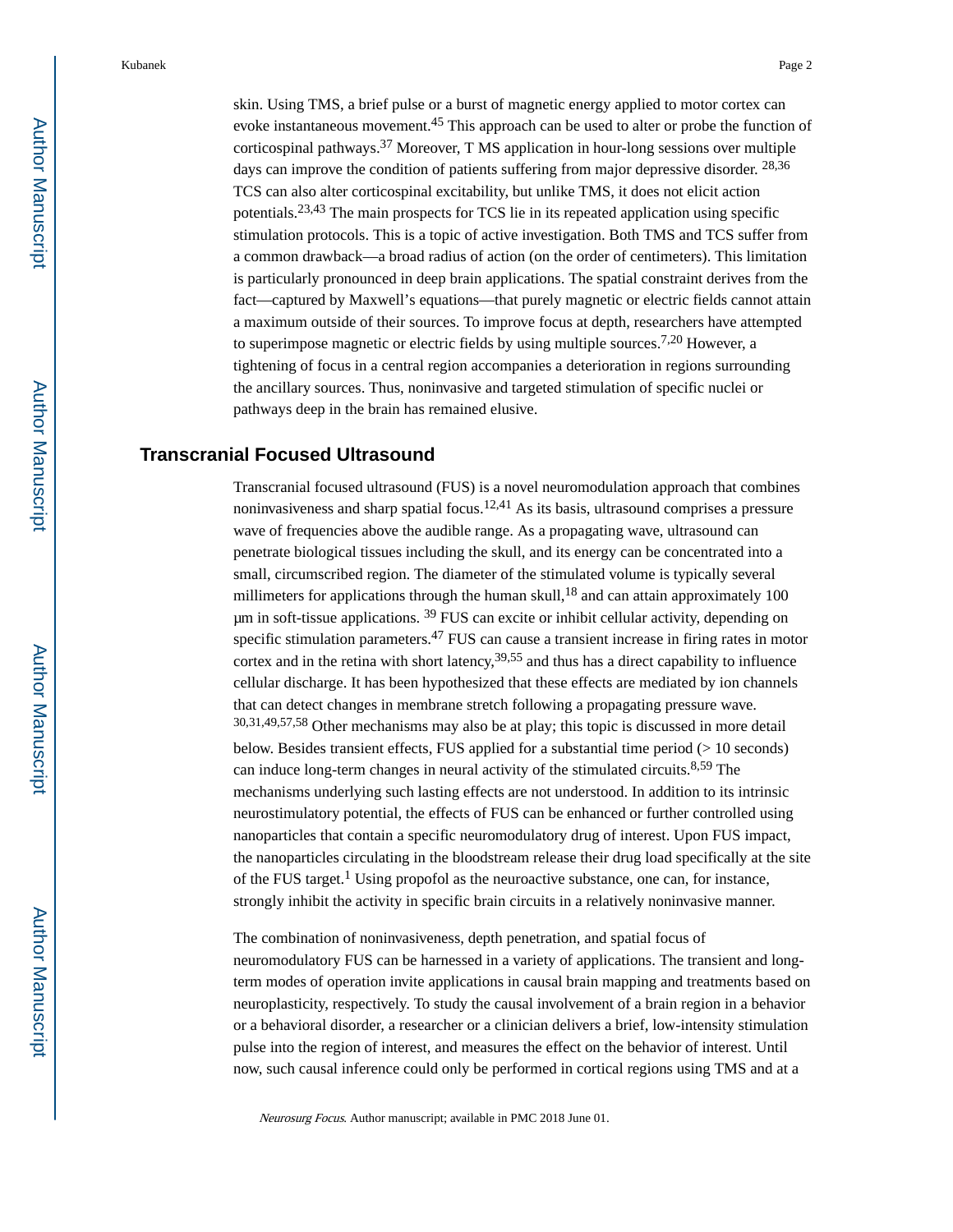low spatial resolution. FUS opens the possibility of probing the role of deep brain regions as well and at a relatively high spatial resolution. Besides brain mapping, FUS may also enable noninvasive treatments, harnessing the neuroplastic effects of the modality. If FUS is applied for periods of  $> 10$  seconds, it can induce long-term changes in the neural activity of target circuits. $8,59$  This mode of operation has the potential for disrupting aberrant patterns of neural activity in a lasting manner. This may enable noninvasive treatments of brain disorders.

Focused ultrasound may provide a unique tool to identify the brain regions involved in disorders such as ET, neuropathic pain, and possibly also depression. Let us consider an example use of FUS in the diagnosis and treatment of the neural circuits involved in ET. A clinician aims to determine, in a given patient with tremor, which brain regions are most strongly implicated in generating the signs (Fig. 1). The patient's head is enclosed in a readily available array of ultrasound transducers.18 The patient is advanced into an MR scanner to enable a visualization of the FUS target. The tremor amplitude is continuously recorded using a data glove. The operator sets the coordinates of the FUS target, delivers a neuromodulatory pulse, and measures the concomitant reduction in the tremor amplitude. The region that reduces the tremor amplitude most strongly becomes the target of follow-up treatment.

The treatment can be mediated using the same FUS system, in two ways. First, long-term FUS stimulation of the target may induce lasting changes in the stimulated circuits, $8$  which may help to alleviate certain signs. Second, it is possible to increase the stimulation intensity by  $> 2$  orders of magnitude and in this way to ablate the target.<sup>18</sup> This nonsurgical and nonionizing intervention is specific to the FUS target; neighboring regions remain intact. Treatment can also be mediated using the invasive DBS, but now in a targeted manner: the DBS leads are placed into the region identified by FUS to underlie the signs in the given patient.

A similar procedure might enable us to identify the neural circuits involved in neuropathic pain. This application, however, relies on subjective reports of immediate changes in pain perception. Such subjective reports may be unreliable and may thus misguide the brain mapping procedure. This issue is even more pronounced in the hypothetical identification of the brain regions involved in depression. Thus, it is anticipated that FUS-based brain mapping will find its main uses in establishing the neural circuits associated with disorders in which the criterion to be optimized rests on an objective metric, as is the case with movement disorders.

On the basic science side, FUS has the potential to become a spatially focused alternative to TMS in cognitive neuroscience and psychology. In particular, FUS is the only noninvasive modality that can be used to stimulate, with sufficiently tight focus, specific circuits deep in the brain. In this regard, circuits that constitute the striato-pallido-thalamic network are of particular interest because of their involvement in the generation of movements and in the assessment of values associated with decision options. Establishing the exact role of the individual nuclei and pathways in the respective functions in humans would present a major step forward in enabling treatments of the associated brain disorders.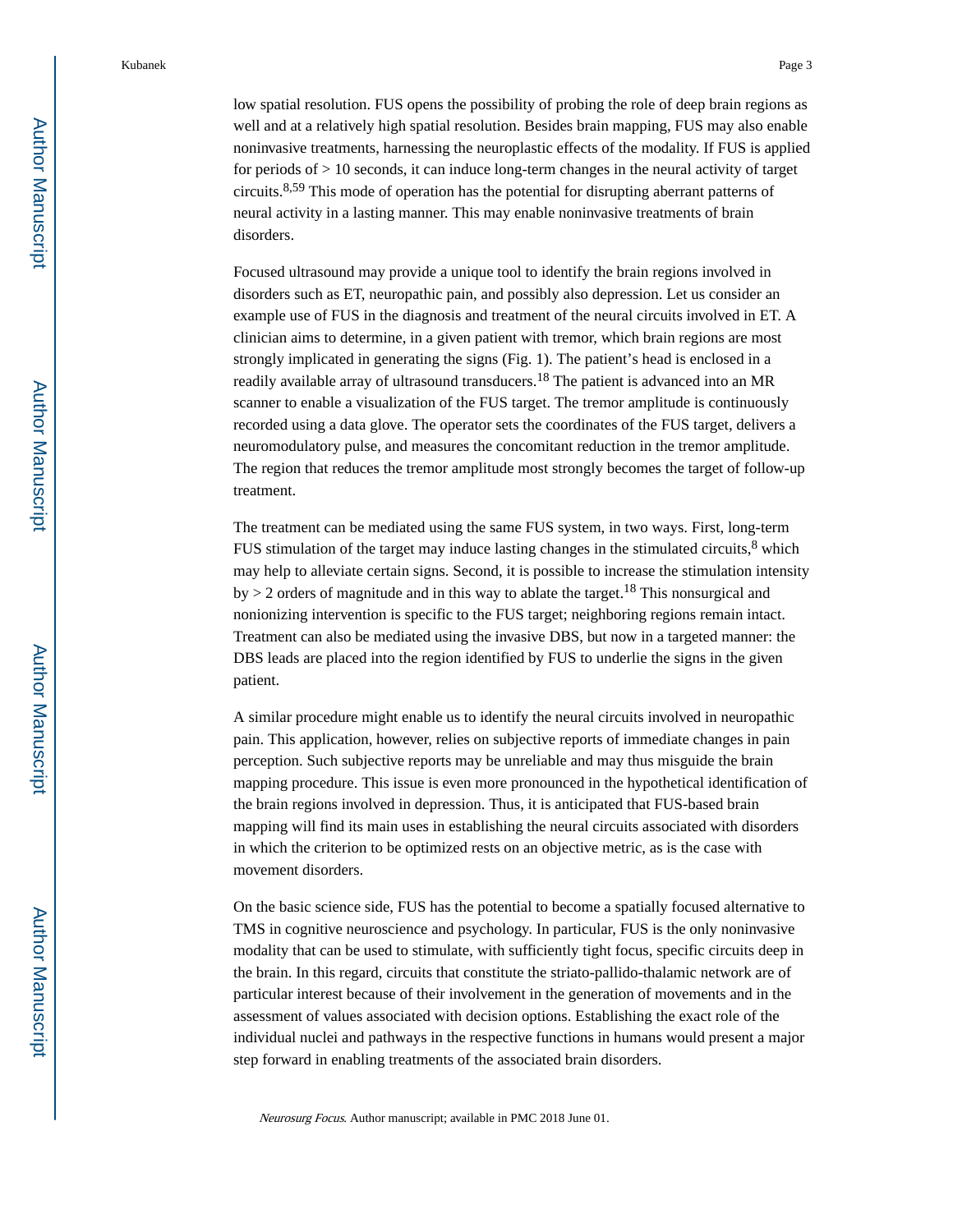The potential of FUS to modulate cellular excitability has been known for almost 100 years. 13,17, 22,34 The current surge of interest in it as a noninvasive neurostimulation modality has been triggered by the following relatively recent findings: 1) FUS can elicit neuromodulatory effects in the CNS by using relatively short stimuli;<sup>59</sup> 2) short stimuli of low intensity can trigger visible movements upon motor cortex stimulation in rodents; 25–27,35,38, 56,62 and 3) the method has been safely used in primates, including humans. 9,21,32–34,60 Given the enormous potential of this neurostimulation modality in causal brain mapping and treatments of deep brain circuits, work is currently under way to provide the information necessary for effective use. In particular, researchers are beginning to elucidate how FUS stimulates neurons and which FUS parameters mediate effective excitation or inhibition. Important future points of inquiry include investigations of the capability of FUS to induce plastic changes in the stimulated circuitry and studies of the associated safety limits.

# **Mechanism of Ultrasonic Neuromodulation**

The knowledge of how FUS mediates cellular discharge could greatly facilitate the determination of effective stimulation parameters. At a high level, FUS can act on target tissue by using two main mechanisms—it can heat up the target (thermal effect), or it can physically distort or displace the target (mechanical effect). Recent ultrasound neurostimulation studies have been typically performed at relatively low pressures (< 0.6 MPa at focus), low frequencies (sub-MHz), and short pulse durations  $(300 \text{ msec})$ . These protocols have led to temperature increases of  $0.01^{\circ}$ C.<sup>12,41</sup> Thus, when using common neuromodulation protocols, heating is not considered to be a main driver of the effects. A recent study<sup>31</sup> using *Caenorhabditis elegans* specifically tested whether the FUS neuromodulatory effects can be of a thermal or mechanical nature. The animals rapidly reversed direction upon FUS impact. It was found that animals deficient in thermosensation responded to FUS just like wild types, whereas animals incapable of sensing tiny mechanical forces failed to respond to FUS. This suggests that the effects of FUS on excitable cells have a strong mechanical basis.

Regarding the molecular mechanism, it has long been known that FUS stimulation of human fingers or arms can lead to tactile or nociceptive sensations, as well as sensations of warmth and cold.15 These experiments have provided evidence that FUS can activate certain classes of molecular receptors in the skin. This has fueled the hypothesis that the pressure wave associated with propagating FUS might lead to membrane stretch and thus to an opening of certain classes of ion channels, such as mechanosensitive ion channels.<sup>30,57,58</sup> This hypothesis has recently been confirmed using C. elegans. It has been found that mutants that lack a pore-forming subunit of an ion channel that is critical for sensing gentle touch show a profound deficit in the responsiveness to  $FUS$ <sup>31</sup>. Thus, a mechanosensitive ion channel is required for the FUS response in this animal. Patch-clamp recordings in another recent study further revealed FUS effects on ion channels of the Piezo family.<sup>49</sup> These channels are also known to participate in mechanosensation<sup>53</sup> and are expressed in the brain.<sup>61</sup> These findings suggest that the mechanical forces associated with propagating FUS are of sufficient magnitude to induce membrane displacement and so mediate a conformational change of ion channels embedded within. These studies illuminate one complete pathway of the FUS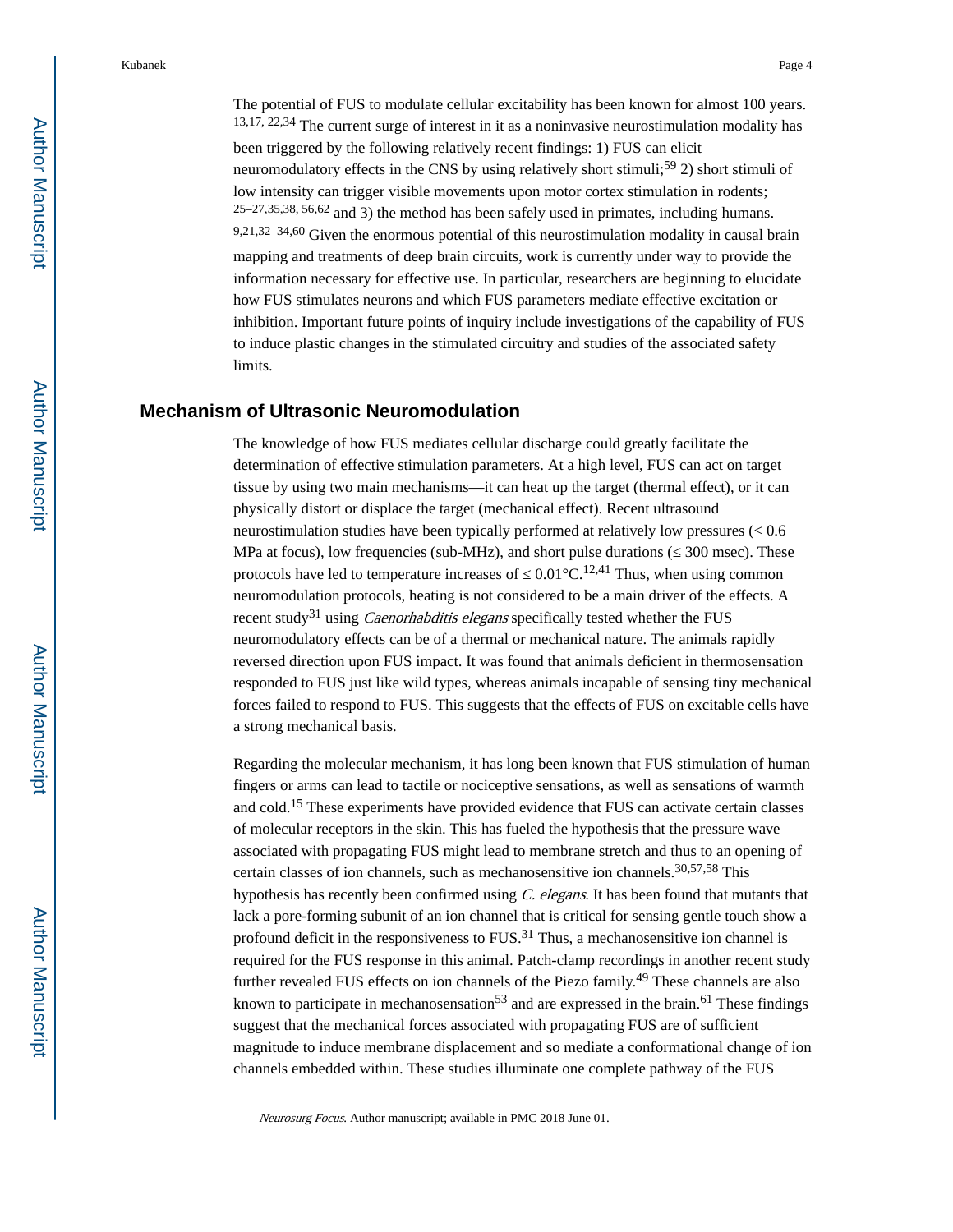action, which initiates with the forces associated with the propagating ultrasound and terminates with an activation of ion channels sensitive to membrane tension. In this regard, it is worth noting that mechanosensation plays a central role in the neurogenesis, maintenance, and repair of the CNS.<sup>57</sup> If FUS can tap into this signaling, it may evolve into a novel tool for noninvasive neuroregeneration.

Ultrasound can exert several possible forms of mechanical forces on cellular membranes. First, ultrasound may elicit cavitation, a phenomenon characterized by formation and collapse of gaseous bodies in liquid media or soft tissues. Experimentally determined cavitation thresholds in soft tissues require an in situ pressure of  $1.9 \text{ MPa}^{42}$  The thresholds increase with frequency, and are much higher in the brain. In comparison, the majority of recent neuromodulation studies have used peak pressures < 0.6 MPa in the brain. <sup>6</sup> Thus, cavitation requires much higher pressures than those currently used for neuromodulation. Second, the target tissue, such as a cell membrane, experiences oscillations with period equal to the ultrasound carrier frequency. The pressures used for neuromodulation can cause appreciable particle displacement (on the order of 0.01–0.1  $\mu$ m<sup>16</sup>). Nonetheless, the displacement is distributed in sinusoidal fashion along the wavelength of the propagating wave. This creates a very small displacement gradient (e.g., 0.1  $\mu$ m per 100  $\mu$ m<sup>31</sup>). It is questionable whether such a small gradient can cause significant enough deformation of a pore segment of an ion channel with regard to the channel dimensions. The third and most probable form of mechanical energy is the acoustic radiation force (ARF).  $24,52,54$  The ARF is associated with momentum transfer from the ultrasound wave field to the medium;<sup>10</sup> the ARF exerts a steady pressure on a target throughout the time of ultrasound application. This steady pressure may stretch a cell membrane to an extent that affects conformation states of ion channels or other active molecules tied to the membrane.<sup>31</sup>

In addition to direct effects on ion channels, it has been hypothesized that the oscillating FUS pressure wave might lead to oscillations in the membrane capacitance. Changes in capacitance may in turn lead to changes in the membrane potential. This hypothesis has not, thus far, found robust experimental support.<sup>50,51</sup> A relatively recent model based on this idea, "intramembrane cavitation," 29,47,48 predicts a profound drop of the membrane potential in response to FUS onset. The proposed drop measures  $100 \text{ mV}$  in the hyperpolarizing direction and can be observed for a period of several milliseconds. Thus far, such a marked drop in membrane voltage in response to FUS has not been confirmed in direct cellular recordings. 30,50,58

#### **Effective Stimulation Protocols**

An ultrasound stimulus is defined by five main parameters— carrier frequency, peak intensity, duration, pulse repetition frequency, and duty cycle. Each of these parameters can have a strong effect on the stimulation outcome. The carrier frequency is a crucial parameter that defines the spatial extent of the FUS focus and the quality of the FUS transmission through the skull. Higher frequencies are associated with shorter wavelengths and so can attain a relatively sharper spatial focus. On the other hand, higher frequencies propagate through the skull less effectively compared with lower frequencies.<sup>6</sup> For animals with a thin skull such as mice, it is possible to use frequencies as high as 5 MHz and still penetrate the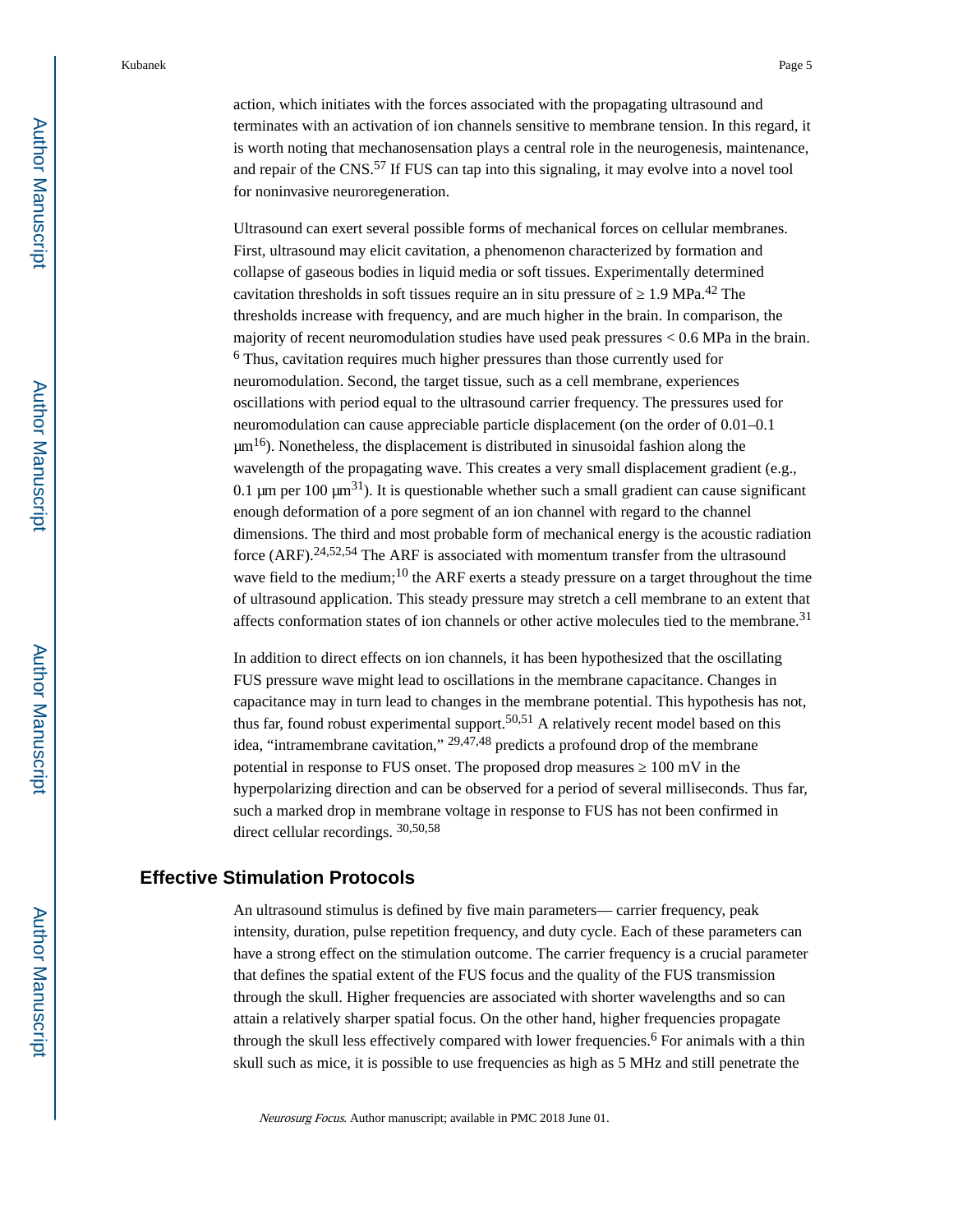skull.<sup>35</sup> This enables a focal width as small as  $0.8 \text{ mm}$ .<sup>35</sup> For applications in humans, in which the skull presents a significant barrier to the propagating ultrasound, carrier frequencies between 250 kHz and 500 kHz have commonly been used.<sup>32–34</sup> In this frequency range, the focal width is on the order of several millimeters.

Skull transmission aside, the carrier frequency influences the effectiveness of the actual neuronal stimulation. In retinal cells, higher carrier frequencies require lower FUS pressures to induce cellular discharge activity.<sup>40</sup> The effect has been faithfully captured using a model that rests on the ARF, based on the fact that ARF increases roughly linearly (proportional to  $[\sim]$   $f^{1.18}$ ) with increasing carrier frequency (*f*).<sup>19</sup> Thus, if ARF is the form of mechanical energy that drives the neurostimulatory effects, higher FUS frequencies should lead to stronger effects on cellular excitability.40 In contrast, the probability of observing behavioral responses to FUS stimulation of motor regions in mice is higher at lower FUS frequencies. <sup>27,62</sup> The frequency-dependence mismatch between these data and those obtained in the retina may be explained by the increase in focal width with decreasing frequencies.40 In a diffraction-limited system, lower frequencies activate a much larger area  $(\sim 1/\hat{f})$  and volume (up to  $\sim 1/f^3$ ). Stimulation of a larger volume of the brain increases the probability of activation of neurons involved in the behavioral responses. The seeming discrepancy between these two results underscores the necessity to keep the extent of the stimulated tissue constant when studying the neurostimulatory effects of the carrier frequency.

In regard to FUS intensity—which is proportional to FUS pressure squared—stronger stimuli generally lead to more pronounced effects.<sup>12,41</sup> However, distinct levels of stimulus intensity may entail qualitatively distinct mechanisms (e.g., mechanical for low-intensity and thermal for high-intensity stimuli). In this way, stimulus intensity may govern distinct natures of the elicited effects. For example, a study investigated the effects of FUS intensity and duration on electrocorticographic (ECoG) signals recorded from cat cortex. Lowintensity stimuli generally had an excitatory effect on the ECoG rhythms, whereas stimuli of higher intensity suppressed the rhythms.<sup>59</sup>

The likelihood of observing behavioral responses such as limb movements in rodents or reversals in C. elegans increases with increasing FUS duration; the effects begin to saturate for stimuli of approximately 100 msec in duration.  $27,31$  In this regard, interestingly, recent neuromodulation studies in large mammals including humans used stimuli that were applied for  $100$  msec.  $9,32-34,60$ 

A recent study conducted a meta-analysis of multiple reports of excitation and inhibition.<sup>47</sup> The study suggested that FUS intensity dictates whether a net outcome is an excitation or an inhibition as much as does a specific FUS pulsing protocol. In particular, short, repetitive pulses of the FUS—which correspond to low values of the duty cycle—are more likely to produce an inhibition, whereas longer repetitive pulses—higher duty cycle values—are more likely to lead to an excitation. This dependence reflects the proposition that the activity of certain classes of ion channels can be sensitive to the duty cycle.47 For example, lowthreshold spiking interneurons expressing T-type calcium channels may be activated using pulses of short duty cycles, which may lead to a net inhibition.<sup>47</sup>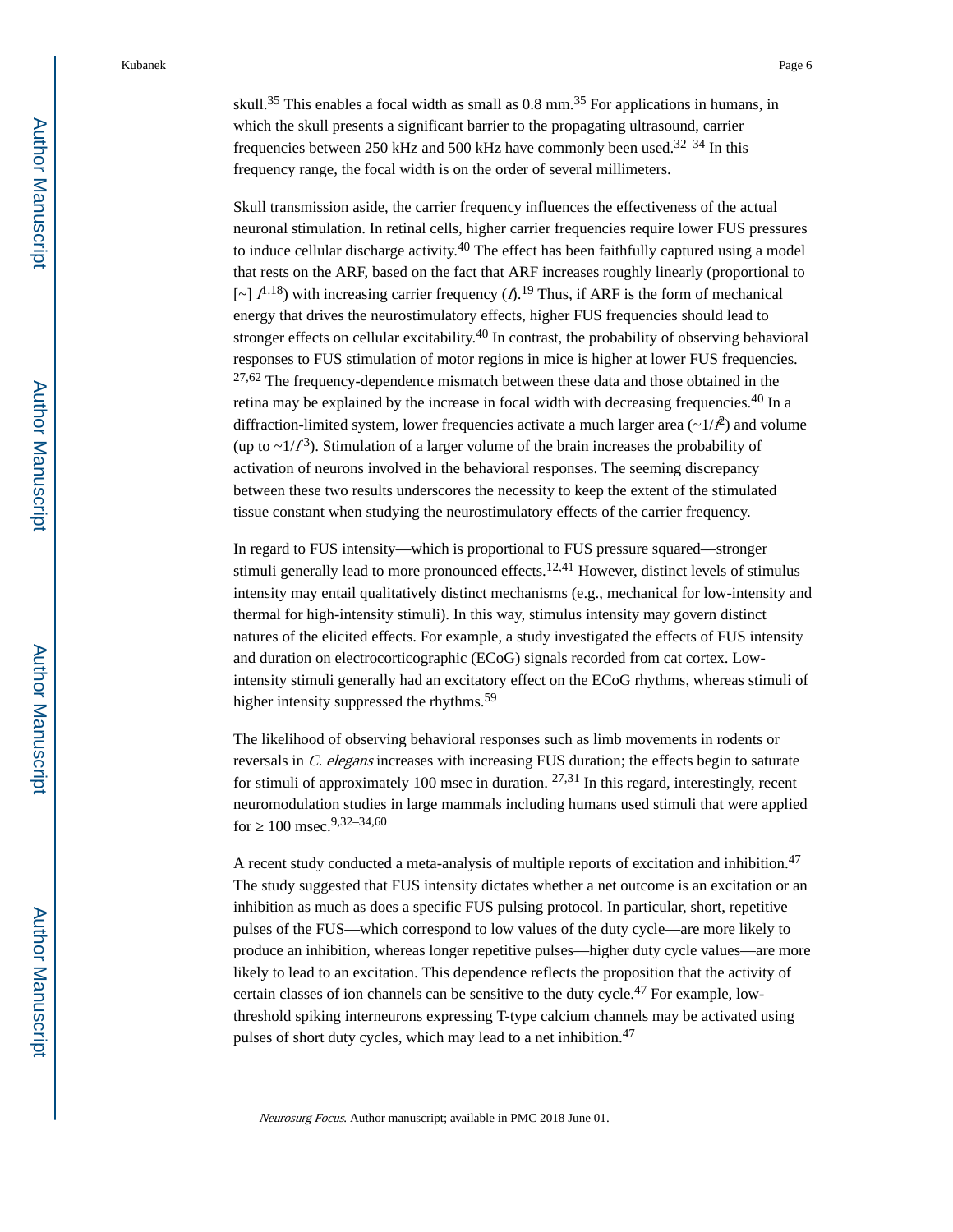The peculiarities associated with such models underscore the necessity to gain a firm grasp on the detailed mechanisms of the FUS action. For example, if the main mechanism of FUS action rests on an activation of specific classes of ion channels, then whether one can expect excitatory or inhibitory net effects depends on the type of the channels in a given tissue, on their expression level, and also on their potentially unique sensitivity to specific FUS parameters.<sup>31</sup> Thus, whether a specific set of FUS parameters leads to an excitation or an inhibition may also depend on tissue properties.

#### **Neuroplastic Potential**

FUS may find applications in inducing plastic, lasting effects in the stimulated circuitry. Recent stimulation protocols have typically aimed at acute effects that accompany relatively brief FUS stimuli. However, it has been shown that FUS applied for prolonged periods of time can lead to lasting effects on neuronal activity, with the effects being commonly suppressive. For example, amplitude-modulated FUS (modulation frequency of  $8 \text{ Hz}$ ) applied for 30 seconds led to a long-term reduction of the amplitude of ECoG rhythms by 30%–40%.59 As another example, a recent 40-second sonication protocol reduced the amplitude of somatosensory evoked potentials recorded in pig cortex by approximately 30%.  $8$  The effect was long-lived, lasting  $10$  minutes. The reports of long-term yet reversible effects open the possibility that FUS could be used to treat brain disorders through long-term effects on neural activity or on the state of the stimulated neural circuitry. This research direction remains to be explored.

#### **Safety and Practicality**

The FDA safety limits for ultrasound exposure have been based on diagnostic ultrasound.<sup>2</sup> Diagnostic ultrasound rests on brief pulses of high-frequency (commonly  $\frac{1}{2}$  5 MHz) stimuli. In comparison, neuromodulatory ultrasound typically comprises longer pulses at low carrier frequencies (sub-MHz range). Both the pulse duration and carrier frequency can be accommodated by current FDA guidelines—by using the time-average intensity and the mechanical index, respectively, as the limiting metrics. However, whether these exposure limits provide adequate guidelines for long-term neuromodulatory FUS—which appears to be capable of triggering plastic changes in neural circuits<sup>26</sup>—remains to be validated.

Finally, it is worthwhile to consider the practicality of the FUS approach. Currently, patients undergoing high-intensity, ablative FUS treatments have their hair shaved prior to the main procedure.<sup>11</sup> This step is taken mainly due to concerns that high-intensity FUS might result in a significant thermal rise on the hair surface or within the skin. Low-intensity, neuromodulatory FUS does not incur such risks, and so it is expected that its future applications will not require hair shaving. This is an important premise especially for future FUS uses in cognitive neuroscience.

# **Conclusions**

In summary, FUS is the only neuromodulation modality to date that combines noninvasiveness, depth penetration, and spatial focus. Short bursts of low-intensity FUS can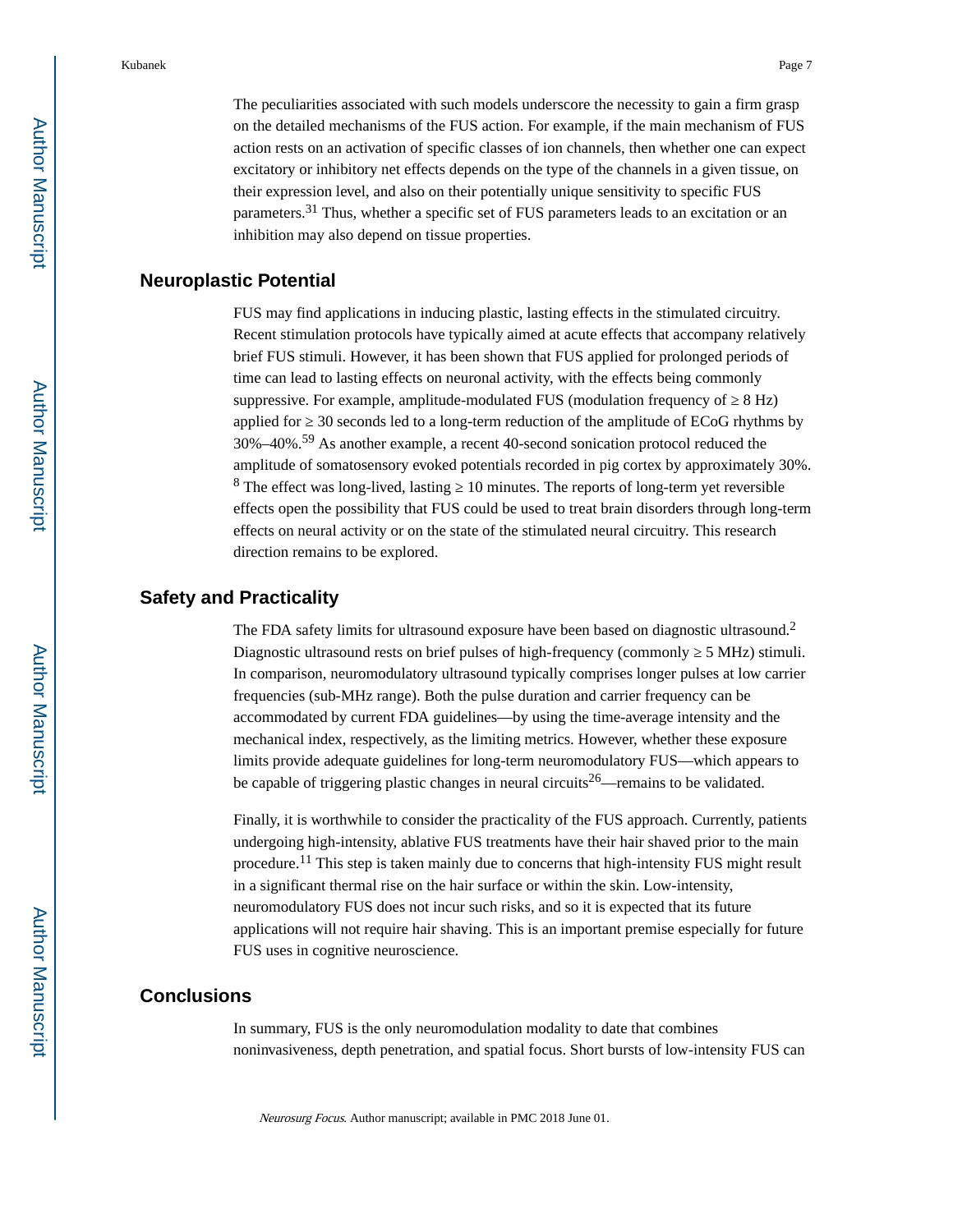stimulate or inhibit neurons and other excitable cells. Current efforts are being directed at determining which FUS parameters maximize cellular excitation and inhibition. These efforts are being supported by ongoing work that investigates the exact mechanism of the FUS action. With this knowledge, FUS has the potential to become a new tool for causal mapping of brain function. In addition, studies of the potential of FUS to induce plastic changes in aberrant brain circuits may lead to novel noninvasive approaches to treat neurological and psychiatric disorders.

## **Acknowledgments**

I thank Dr. Julie Pilitsis for editorial input. I also thank Drs. Daniel Palanker, Julian Brown, Patrick Ye, Martin Prieto, Kamyar Firouzi, Morten Rasmussen, Kim Butts Pauly, Raag Airan, Stephen Baccus, Miriam Goodman, Pierre Khuri-Yakub, and Merritt Maduke for helpful discussions. This work was supported by the NIH grant K99NS100986.

# **ABBREVIATIONS**

| ARF         | acoustic radiation force          |
|-------------|-----------------------------------|
| <b>DBS</b>  | deep brain stimulation            |
| <b>ECoG</b> | electrocorticography              |
| EТ          | essential tremor                  |
| <b>FUS</b>  | focused ultrasound                |
| TCS         | transcranial current stimulation  |
|             | transcranial magnetic stimulation |

#### **References**

- 1. Airan RD, Meyer RA, Ellens NP, Rhodes KR, Farahani K, Pomper MG, et al. Noninvasive targeted transcranial neuromodulation via focused ultrasound gated drug release from nanoemulsions. Nano Lett. 2017; 17:652–659. [PubMed: 28094959]
- 2. Barnett SB, Ter Haar GR, Ziskin MC, Rott HD, Duck FA, Maeda K. International recommendations and guidelines for the safe use of diagnostic ultrasound in medicine. Ultrasound Med Biol. 2000; 26:355–366. [PubMed: 10773365]
- 3. Bergey GK, Morrell MJ, Mizrahi EM, Goldman A, King-Stephens D, Nair D, et al. Long-term treatment with responsive brain stimulation in adults with refractory partial seizures. Neurology. 2015; 84:810–817. [PubMed: 25616485]
- 4. Bronstein JM, Tagliati M, Alterman RL, Lozano AM, Volkmann J, Stefani A, et al. Deep brain stimulation for Parkinson disease: an expert consensus and review of key issues. Arch Neurol. 2011; 68:165. [PubMed: 20937936]
- 5. Chiken S, Nambu A. Mechanism of deep brain stimulation: inhibition, excitation, or disruption. Neuroscientist. 2016; 22:313–322. [PubMed: 25888630]
- 6. Constans C, Deffieux T, Pouget P, Tanter M, Aubry JF. 200–1380-kHz quadrifrequency focused ultrasound transducer for neurostimulation in rodents and primates: transcranial in vitro calibration and numerical study of the influence of skull cavity. IEEE Trans Ultrason Ferroelectr Freq Control. 2017; 64:717–724. [PubMed: 28092531]
- 7. Crowther LJ, Marketos P, Williams P, Melikhov Y, Jiles DC, Starzewski J. Transcranial magnetic stimulation: improved coil design for deep brain investigation. J Appl Phys. 2011; 109:07B314.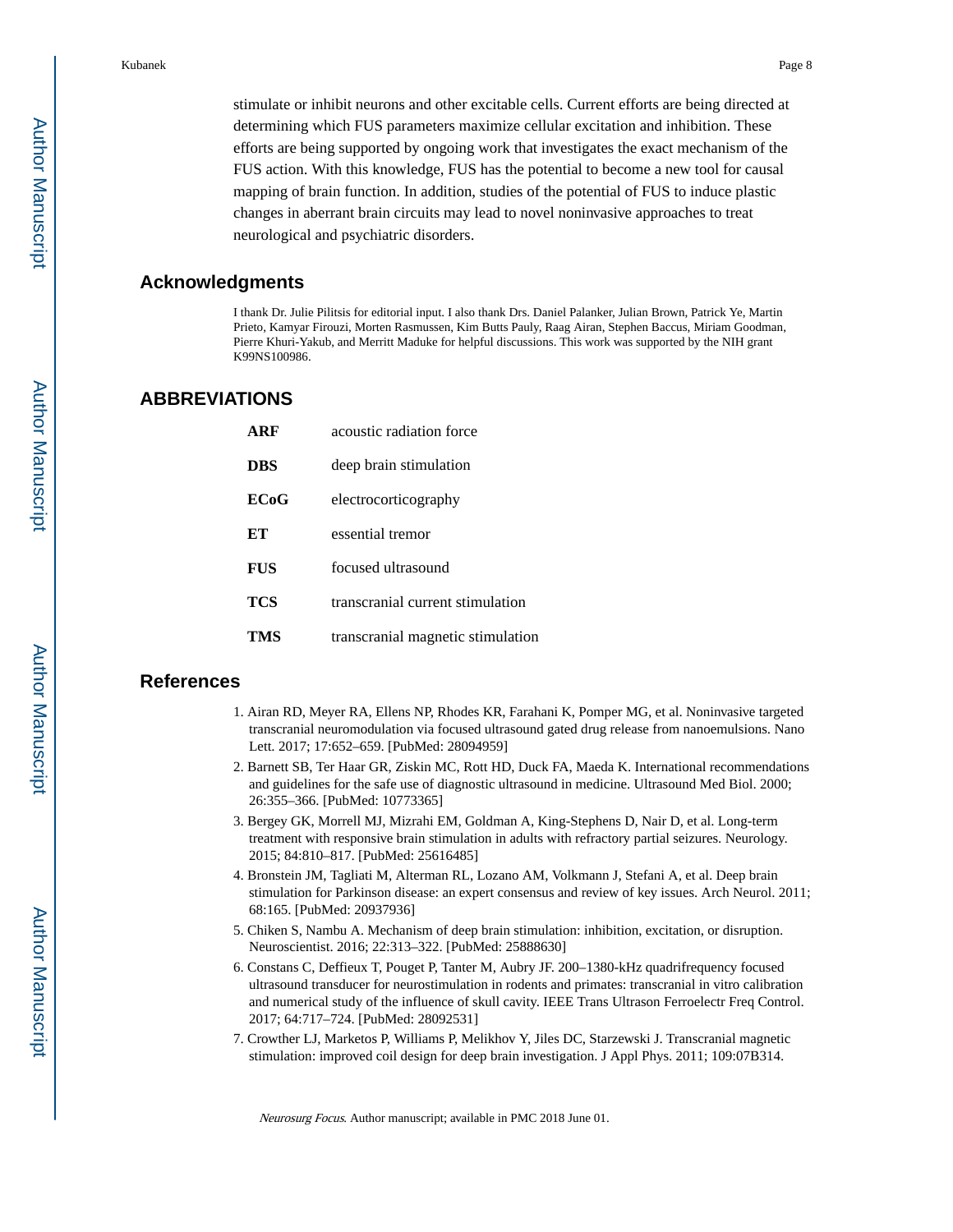- 8. Dallapiazza RF, Timbie KF, Holmberg S, Gatesman J, Lopes MB, Price RJ, et al. Noninvasive neuromodulation and thalamic mapping with low-intensity focused ultrasound. J Neurosurg. epub ahead of of print April 21, 2017.
- 9. Deffieux T, Younan Y, Wattiez N, Tanter M, Pouget P, Aubry JF. Low-intensity focused ultrasound modulates monkey visuomotor behavior. Curr Biol. 2013; 23:2430–2433. [PubMed: 24239121]
- 10. Duck, FA., Baker, AC., Starritt, HC. Ultrasound in Medicine. Boca Raton: CRC Press; 1998.
- 11. Eames MD, Hananel A, Snell JW, Kassell NF, Aubry JF. Trans-cranial focused ultrasound without hair shaving: feasibility study in an ex vivo cadaver model. J Ther Ultrasound. 2014; 1:24. [PubMed: 25512865]
- 12. Fini M, Tyler WJ. Transcranial focused ultrasound: a new tool for non-invasive neuromodulation. Int Rev Psychiatry. 2017; 29:168–177. [PubMed: 28430535]
- 13. Fry FJ, Ades HW, Fry WJ. Production of reversible changes in the central nervous system by ultrasound. Science. 1958; 127:83–84. [PubMed: 13495483]
- 14. Gallay MN, Moser D, Rossi F, Pourtehrani P, Magara AE, Kowalski M, et al. Incisionless transcranial MR-guided focused ultrasound in essential tremor: cerebellothalamic tractotomy. J Ther Ultrasound. 2016; 4:5. [PubMed: 26877873]
- 15. Gavrilov LR. Use of focused ultrasound for stimulation of nerve structures. Ultrasonics. 1984; 22:132–138. [PubMed: 6372189]
- 16. Gavrilov LR, Gersuni GV, Ilyinsky OB, Sirotyuk MG, Tsirulnikov EM, Shchekanov EE. The effect of focused ultrasound on the skin and deep nerve structures of man and animal. Prog Brain Res. 1976; 43:279–292. [PubMed: 1257484]
- 17. Gavrilov LR, Tsirulnikov EM, Davies IA. Application of focused ultrasound for the stimulation of neural structures. Ultrasound Med Biol. 1996; 22:179–192. [PubMed: 8735528]
- 18. Ghanouni P, Pauly KB, Elias WJ, Henderson J, Sheehan J, Monteith S, et al. Transcranial MRIguided focused ultrasound: a review of the technologic and neurologic applications. AJR Am J Roentgenol. 2015; 205:150–159. [PubMed: 26102394]
- 19. Goss SA, Frizzell LA, Dunn F. Ultrasonic absorption and attenuation in mammalian tissues. Ultrasound Med Biol. 1979; 5:181–186. [PubMed: 556199]
- 20. Grossman N, Bono D, Dedic N, Kodandaramaiah SB, Rudenko A, Suk HJ, et al. Noninvasive deep brain stimulation via temporally interfering electric fields. Cell. 2017; 169:1029–1041. 1041.e1– 1041.e16. [PubMed: 28575667]
- 21. Hameroff S, Trakas M, Duffield C, Annabi E, Gerace MB, Boyle P, et al. Transcranial ultrasound (TUS) effects on mental states: a pilot study. Brain Stimul. 2013; 6:409–415. [PubMed: 22664271]
- 22. Harvey EN. The effect of high frequency sound waves on heart muscle and other irritable tissues. Am J Physiol. 1929; 91:284–290.
- 23. Horvath JC, Forte JD, Carter O. Evidence that transcranial direct current stimulation (tDCS) generates little-to-no reliable neurophysiologic effect beyond MEP amplitude modulation in healthy human subjects: A systematic review. Neuropsychologia. 2015; 66:213–236. [PubMed: 25448853]
- 24. Iversen MM, Christensen DA, Parker DL, Holman HA, Chen J, Frerck MJ, et al. Low-intensity ultrasound activates vestibular otolith organs through acoustic radiation force. J Acoust Soc Am. 2017; 141:4209–4219. [PubMed: 28618821]
- 25. Kamimura HA, Wang S, Chen H, Wang Q, Aurup C, Acosta C, et al. Focused ultrasound neuromodulation of cortical and subcortical brain structures using 1.9 MHz. Med Phys. 2016; 43:5730–5735. [PubMed: 27782686]
- 26. Kim H, Chiu A, Lee SD, Fischer K, Yoo SS. Focused ultrasound- mediated non-invasive brain stimulation: examination of sonication parameters. Brain Stimul. 2014; 7:748–756. [PubMed: 25088462]
- 27. King RL, Brown JR, Newsome WT, Pauly KB. Effective parameters for ultrasound-induced in vivo neurostimulation. Ultrasound Med Biol. 2013; 39:312–331. [PubMed: 23219040]
- 28. Kolbinger HM, Höflich G, Hufnagel A, Müller HJ, Kasper S. Transcranial magnetic stimulation (TMS) in the treatment of major depression—a pilot study. Hum Psychopharmacol. 1995; 10:305– 310.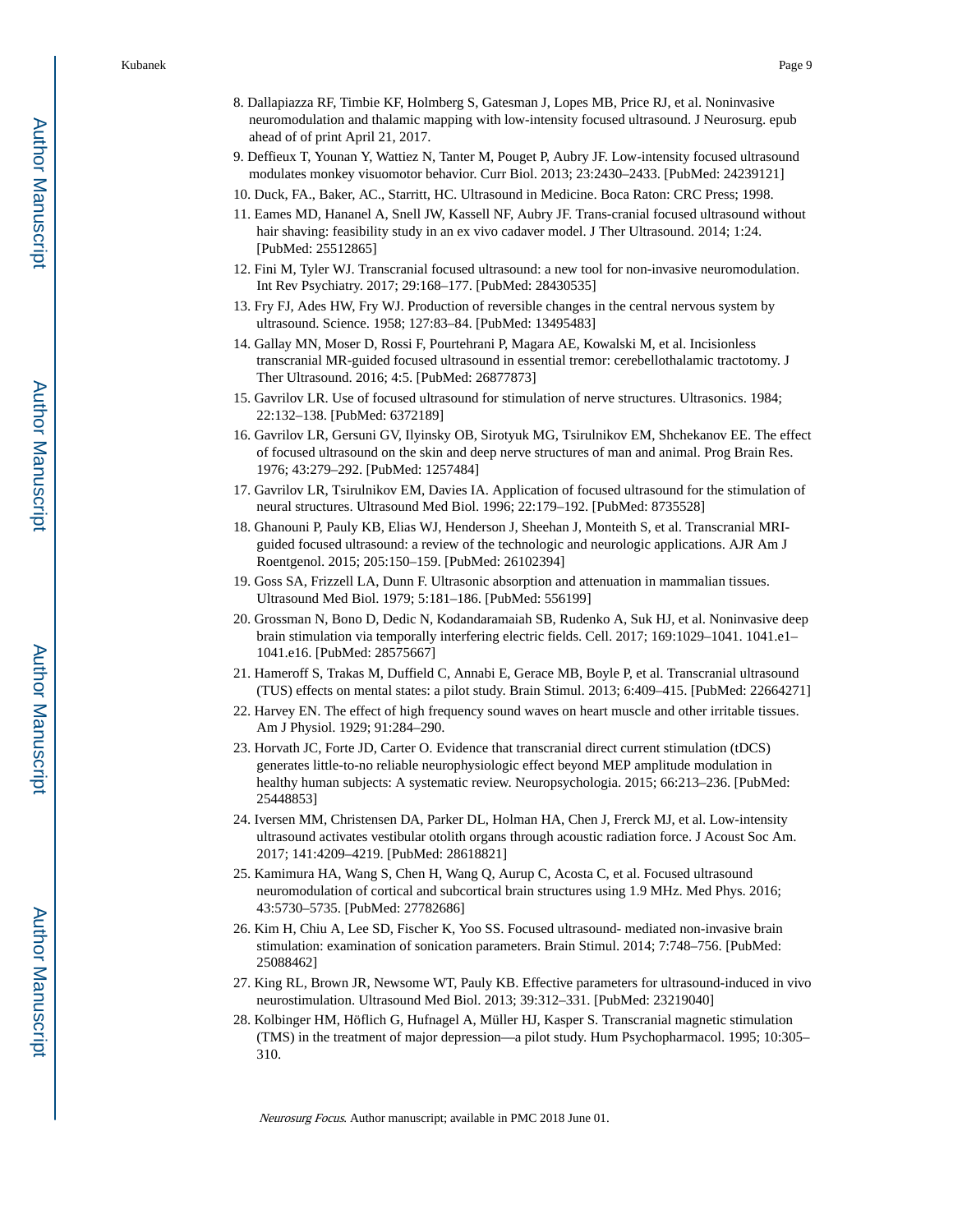- 29. Krasovitski B, Frenkel V, Shoham S, Kimmel E. Intramembrane cavitation as a unifying mechanism for ultrasound-induced bioeffects. Proc Natl Acad Sci U S A. 2011; 108:3258–3263. [PubMed: 21300891]
- 30. Kubanek J, Shi J, Marsh J, Chen D, Deng C, Cui J. Ultrasound modulates ion channel currents. Sci Rep. 2016; 6:24170. [PubMed: 27112990]
- 31. Kubanek J, Shukla P, Das A, Baccus S, Goodman MB. Ultrasound elicits behavioral responses through mechanical effects on neurons and ion channels in a simple nervous system. bioRxiv. 2017 epub ahead of print.
- 32. Lee W, Kim HC, Jung Y, Chung YA, Song IU, Lee JH, et al. Transcranial focused ultrasound stimulation of human primary visual cortex. Sci Rep. 2016; 6:34026. [PubMed: 27658372]
- 33. Lee W, Lee SD, Park MY, Foley L, Purcell-Estabrook E, Kim H, et al. Image-guided focused ultrasound-mediated regional brain stimulation in sheep. Ultrasound Med Biol. 2016; 42:459–470. [PubMed: 26525652]
- 34. Legon W, Sato TF, Opitz A, Mueller J, Barbour A, Williams A, et al. Transcranial focused ultrasound modulates the activity of primary somatosensory cortex in humans. Nat Neurosci. 2014; 17:322–329. [PubMed: 24413698]
- 35. Li GF, Zhao HX, Zhou H, Yan F, Wang JY, Xu CX, et al. Improved anatomical specificity of noninvasive neurostimulation by high frequency (5 MHz) ultrasound. Sci Rep. 2016; 6:24738. [PubMed: 27093909]
- 36. Loo CK, Mitchell PB. A review of the efficacy of transcranial magnetic stimulation (TMS) treatment for depression, and current and future strategies to optimize efficacy. J Affect Disord. 2005; 88:255–267. [PubMed: 16139895]
- 37. Maeda F, Keenan JP, Tormos JM, Topka H, Pascual-Leone A. Modulation of corticospinal excitability by repetitive transcranial magnetic stimulation. Clin Neurophysiol. 2000; 111:800– 805. [PubMed: 10802449]
- 38. Mehić E, Xu JM, Caler CJ, Coulson NK, Moritz CT, Mourad PD. Increased anatomical specificity of neuromodulation via modulated focused ultrasound. PLoS One. 2014; 9:e86939. [PubMed: 24504255]
- 39. Menz MD, Oralkan O, Khuri-Yakub PT, Baccus SA. Precise neural stimulation in the retina using focused ultrasound. J Neurosci. 2013; 33:4550–4560. [PubMed: 23467371]
- 40. Menz, MD., Ye, P., Khuri-Yakub, P., Baccus, S. Physical mechanisms of ultrasonic neurostimulation in the in vitro retina. presented at Neuroscience; San Diego. November 12–16, 2016; 2016. (Abstract) ([http://www.abstractsonline.com/pp8/#!/4071/presentation/9381\)](http://www.abstractsonline.com/pp8/#!/4071/presentation/9381)
- 41. Naor O, Krupa S, Shoham S. Ultrasonic neuromodulation. J Neural Eng. 2016; 13:031003. [PubMed: 27153566]
- 42. Nightingale KR, Church CC, Harris G, Wear KA, Bailey MR, Carson PL, et al. Conditionally increased acoustic pressures in nonfetal diagnostic ultrasound examinations without contrast agents: a preliminary assessment. J Ultrasound Med. 2015; 34:1–41.
- 43. Nitsche MA, Cohen LG, Wassermann EM, Priori A, Lang N, Antal A, et al. Transcranial direct current stimulation: state of the art 2008. Brain Stimul. 2008; 1:206–223. [PubMed: 20633386]
- 44. Parihar R, Alterman R, Papavassiliou E, Tarsy D, Shih LC. Comparison of Vim and STN DBS for parkinsonian resting and postural/action tremor. Tremor Other Hyperkinet Mov (N Y). 2015; 5:321. [PubMed: 26196027]
- 45. Pascual-Leone A, Valls-Solé J, Wassermann EM, Hallett M. Responses to rapid-rate transcranial magnetic stimulation of the human motor cortex. Brain. 1994; 117:847–858. [PubMed: 7922470]
- 46. Perlmutter JS, Mink JW. Deep brain stimulation. Annu Rev Neurosci. 2006; 29:229–257. [PubMed: 16776585]
- 47. Plaksin M, Kimmel E, Shoham S. Cell-type-selective effects of intramembrane cavitation as a unifying theoretical framework for ultrasonic neuromodulation. eNeuro. 2016; 3:e0136.
- 48. Plaksin M, Shoham S, Kimmel E. Intramembrane cavitation as a predictive bio-piezoelectric mechanism for ultrasonic brain stimulation. Phys Rev X. 2014; 4:011004.
- 49. Prieto ML, Firouzi K, Khuri-Yakub BT, Maduke M. Mechanical activation of Piezo1 but not Nav1.2 channels by ultrasound. bioRxiv. 2017 epub ahead of print.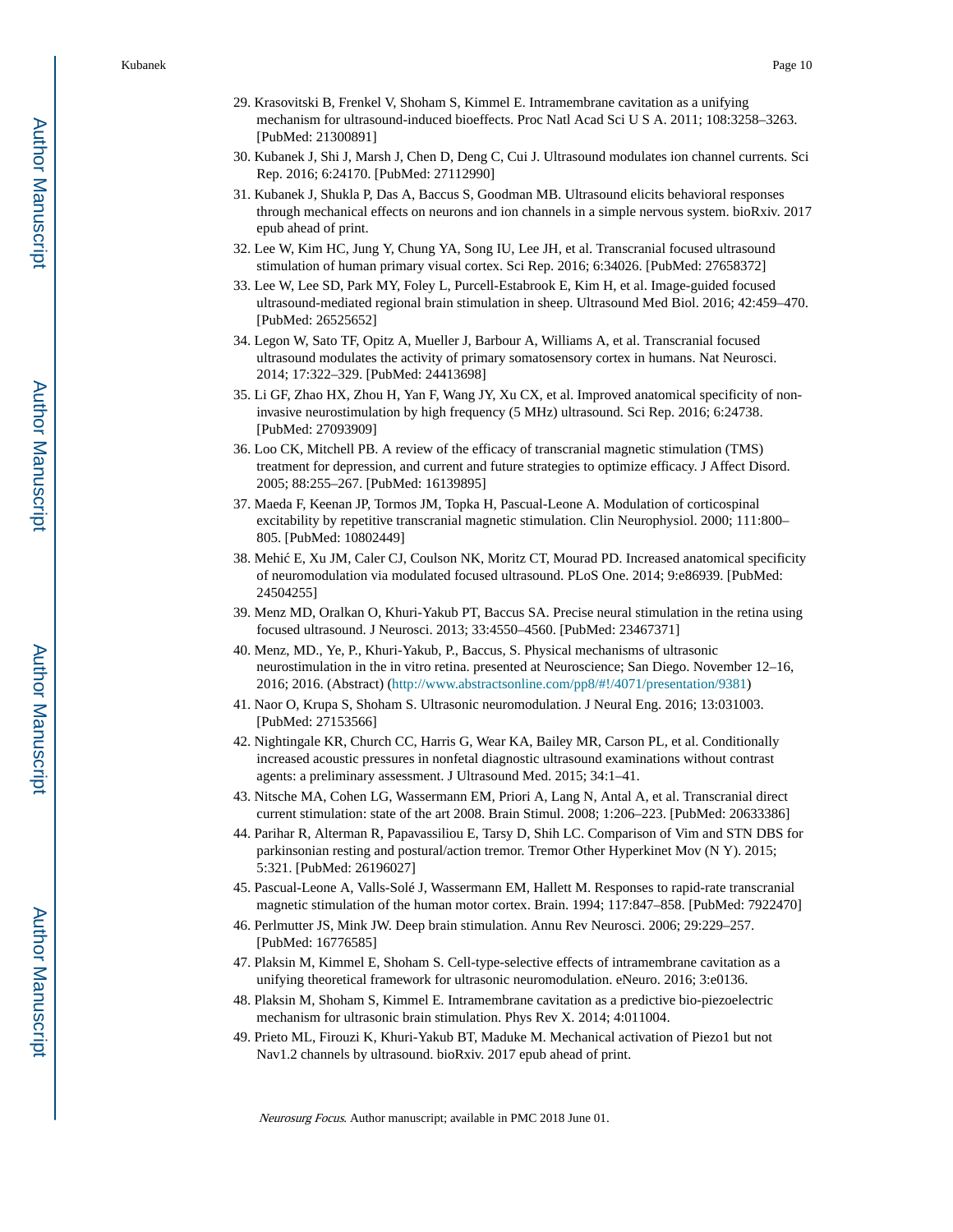- 50. Prieto ML, Oralkan Ö, Khuri-Yakub BT, Maduke MC. Dynamic response of model lipid membranes to ultrasonic radiation force. PLoS One. 2013; 8:e77115. [PubMed: 24194863]
- 51. Rohr KR, Rooney JA. Effect of ultrasound on a bilayer lipid membrane. Biophys J. 1978; 23:33– 40. [PubMed: 667305]
- 52. Sarvazyan AP, Rudenko OV, Nyborg WL. Biomedical applications of radiation force of ultrasound: historical roots and physical basis. Ultrasound Med Biol. 2010; 36:1379–1394. [PubMed: 20800165]
- 53. Syeda R, Florendo MN, Cox CD, Kefauver JM, Santos JS, Martinac B, et al. Piezo1 channels are inherently mechanosensitive. Cell Reports. 2016; 17:1739–1746. [PubMed: 27829145]
- 54. Trahey GE, Palmeri ML, Bentley RC, Nightingale KR. Acoustic radiation force impulse imaging of the mechanical properties of arteries: in vivo and ex vivo results. Ultrasound Med Biol. 2004; 30:1163–1171. [PubMed: 15550320]
- 55. Tufail Y, Matyushov A, Baldwin N, Tauchmann ML, Georges J, Yoshihiro A, et al. Transcranial pulsed ultrasound stimulates intact brain circuits. Neuron. 2010; 66:681–694. [PubMed: 20547127]
- 56. Tufail Y, Yoshihiro A, Pati S, Li MM, Tyler WJ. Ultrasonic neuromodulation by brain stimulation with transcranial ultrasound. Nat Protoc. 2011; 6:1453–1470. [PubMed: 21886108]
- 57. Tyler WJ. Noninvasive neuromodulation with ultrasound? A continuum mechanics hypothesis. Neuroscientist. 2011; 17:25–36. [PubMed: 20103504]
- 58. Tyler WJ, Tufail Y, Finsterwald M, Tauchmann ML, Olson EJ, Majestic C. Remote excitation of neuronal circuits using low-intensity, low-frequency ultrasound. PLoS One. 2008; 3:e3511. [PubMed: 18958151]
- 59. Velling VA, Shklyaruk SP. Modulation of the functional state of the brain with the aid of focused ultrasonic action. Neurosci Behav Physiol. 1988; 18:369–375. [PubMed: 3063995]
- 60. Wattiez N, Constans C, Deffieux T, Daye PM, Tanter M, Aubry JF, et al. Transcranial ultrasonic stimulation modulates single-neuron discharge in macaques performing an antisaccade task. Brain Stimul. 2017; 10:1024–1031. [PubMed: 28789857]
- 61. Wu J, Lewis AH, Grandl J. Touch, tension, and transduction— the function and regulation of piezo ion channels. Trends Biochem Sci. 2017; 42:57–71. [PubMed: 27743844]
- 62. Ye PP, Brown JR, Pauly KB. Frequency dependence of ultrasound neurostimulation in the mouse brain. Ultrasound Med Biol. 2016; 42:1512–1530. [PubMed: 27090861]